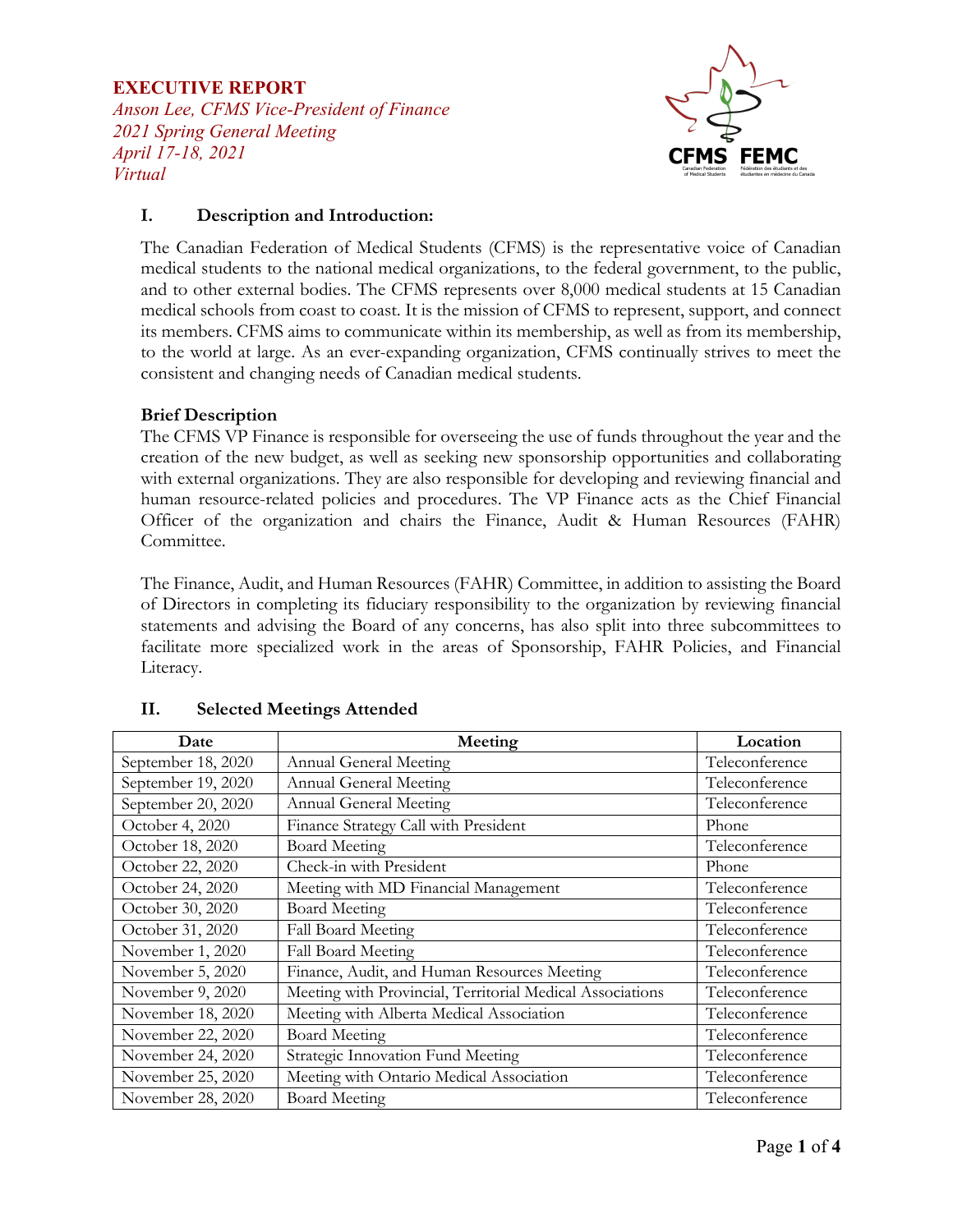## **EXECUTIVE REPORT**

*Anson Lee, CFMS Vice-President of Finance 2021 Spring General Meeting April 17-18, 2021 Virtual*



| December 2, 2020  | Finance, Audit, and Human Resources Meeting               | Teleconference |
|-------------------|-----------------------------------------------------------|----------------|
| December 5, 2020  | <b>Board Meeting</b>                                      | Teleconference |
| December 11, 2020 | Check-in with President                                   | Phone          |
| December 13, 2020 | <b>Board Meeting</b>                                      | Teleconference |
| December 19, 2020 | <b>Board Meeting</b>                                      | Teleconference |
| January 10, 2021  | Winter Board Meeting                                      | Teleconference |
| January 11, 2021  | <b>Board Meeting</b>                                      | Teleconference |
| January 12, 2021  | <b>Board Meeting</b>                                      | Teleconference |
| January 13, 2021  | <b>Board Meeting</b>                                      | Teleconference |
| anuary 14, 2021   | Strategic Innovation Fund Meeting                         | Teleconference |
| January 17, 2021  | Winter Board Meeting                                      | Teleconference |
| January 31, 2021  | <b>Board Meeting</b>                                      | Teleconference |
| February 20, 2021 | <b>Board Meeting</b>                                      | Teleconference |
| February 28, 2021 | <b>Board Meeting</b>                                      | Teleconference |
| March 4, 2021     | Finance, Audit, and Human Resources Meeting               | Teleconference |
| March 22, 2021    | Meeting with Provincial, Territorial Medical Associations | Teleconference |
| March 28, 2021    | <b>Board Meeting</b>                                      | Teleconference |
| April 3, 2021     | <b>Board Meeting</b>                                      | Teleconference |
| April 8, 2021     | Strategic Innovation Fund Meeting                         | Teleconference |
| April 11, 2021    | <b>Board Meeting</b>                                      | Teleconference |
| April 14, 2021    | Strategic Innovation Fund Meeting                         | Teleconference |

## **III. PRIORITIES AND PROJECT AREAS**

a. **General finances**: I have had the opportunity to lead the creation of the Annual Budget for 2020-2021. The Annual Budget that was passed at the Annual General Meeting in September 2020 had illustrated a deficit, but the current fiscal trajectory should allow us to arrive at a healthy surplus by the end of this fiscal year. This is largely a result of underspending in several expense categories due to the COVID-19 pandemic. We also had received general grant monies from the Canadian Medical Association (CMA) that has allowed us to fund existing and new initiatives where we see our strategic priorities align. Despite the operational difficulties that the organization has face in the current pandemic, our finances remain resilient.

We hope to continue this measured approach for remainder of fiscal 2020-2021 and beyond.

**b. Policies & procedures:** I am pleased to announce that we have fulfilled our commitment to a low carbon-intensity investment portfolio since our *Investment Policy* update in 2020. This transformation of our investment portfolio is now complete. We recognize the work being conducted by the Health and Environment Adaptive Response Task Force (HEART) as important and we recognize the need to lead as an organization on this matter linking the environment and health outcomes.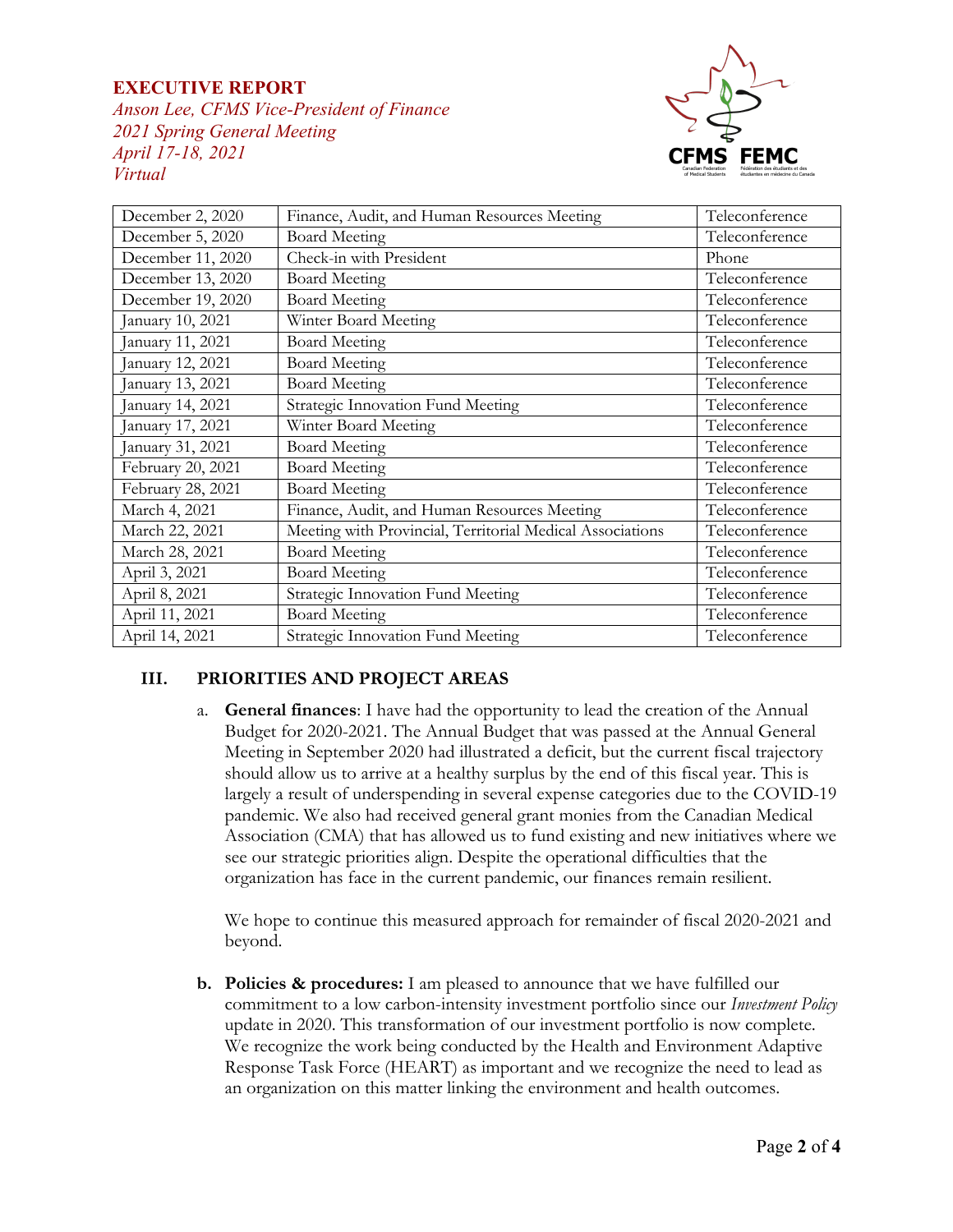### **EXECUTIVE REPORT**

*Anson Lee, CFMS Vice-President of Finance 2021 Spring General Meeting April 17-18, 2021 Virtual*



There is currently an external investigation pending under the *Anti-Harassment Policy*  of the organization. I respect the independent process that is currently being led by the investigator. This involves access to individuals and information that are required for the investigator to conduct this process appropriately. The Board remains ready to provide all the information the investigator requires for the investigation. Once the investigation has concluded with the findings and recommendations rendered, additional information will be provided to the Board and the general membership.

- **c. Audit**: We continue to have a good working relationship with our external auditors**.**  We will continue building upon this relationship and taking into consideration any management letter points.
- **d. Human Resources**: The human resources (HR) aspects of our organization remain underdeveloped. It is the goal of our committee to put in place a general HR policy by the end of 2021. We recognize also the importance of corporate memory, consequently, we see the need for the development of an emergency policies & procedures manual (EPPM) to ensure the organization can continue to operate into the foreseeable future.
- **e. Sponsorship**: We continue our work in identifying new sponsorship opportunities. Our approach differs from prior years in that we will approach organizations for targeted sponsorship opportunities (e.g., for specific initiatives and projects) as opposed to blanket organizational sponsorship. We are likely to have greater success through this new approach.
- **f. Financial literacy:** We recognize that financial literacy remains an improvement point in terms of medical learner education. We have expanded our repository of cheatsheets to include one-pager resources for tax, disability insurance, and more. We hope to continue to expand our suite of resources in the next year of the committee's work. The National Financial Literacy Program (NFLP) is currently being developed with the view of launching the Year 1 curriculum by the end of this year.

## **IV. FUTURE PLANS & ACTION ITEMS**

COVID-19 Implications to CFMS Finances: The COVID-19 pandemic has impacted many organizations around the world, CFMS included. We have had to cancel our general meetings since April 2020 as well as suspend our international exchanges offered through the IFMSA. We take the health and safety of our membership very seriously. The cancellation of the general meetings was done in a manner that has resulted in a small financial impact for the organization. We continue to monitor the situation of COVID-19 on our financial picture.